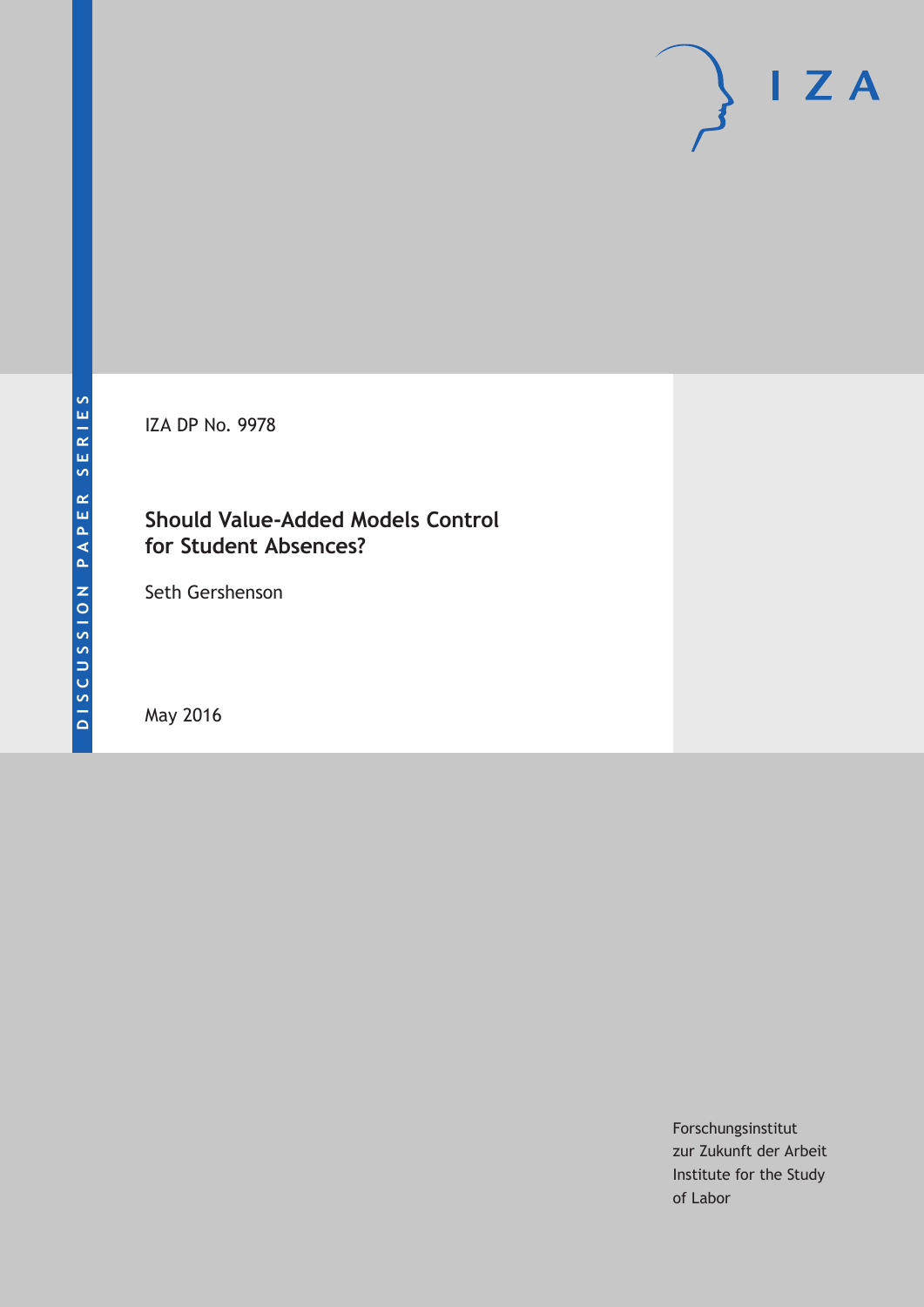# **Should Value-Added Models Control for Student Absences?**

**Seth Gershenson** 

*American University and IZA* 

### Discussion Paper No. 9978 May 2016

IZA

P.O. Box 7240 53072 Bonn Germany

Phone: +49-228-3894-0 Fax: +49-228-3894-180 E-mail: iza@iza.org

Any opinions expressed here are those of the author(s) and not those of IZA. Research published in this series may include views on policy, but the institute itself takes no institutional policy positions. The IZA research network is committed to the IZA Guiding Principles of Research Integrity.

The Institute for the Study of Labor (IZA) in Bonn is a local and virtual international research center and a place of communication between science, politics and business. IZA is an independent nonprofit organization supported by Deutsche Post Foundation. The center is associated with the University of Bonn and offers a stimulating research environment through its international network, workshops and conferences, data service, project support, research visits and doctoral program. IZA engages in (i) original and internationally competitive research in all fields of labor economics, (ii) development of policy concepts, and (iii) dissemination of research results and concepts to the interested public.

IZA Discussion Papers often represent preliminary work and are circulated to encourage discussion. Citation of such a paper should account for its provisional character. A revised version may be available directly from the author.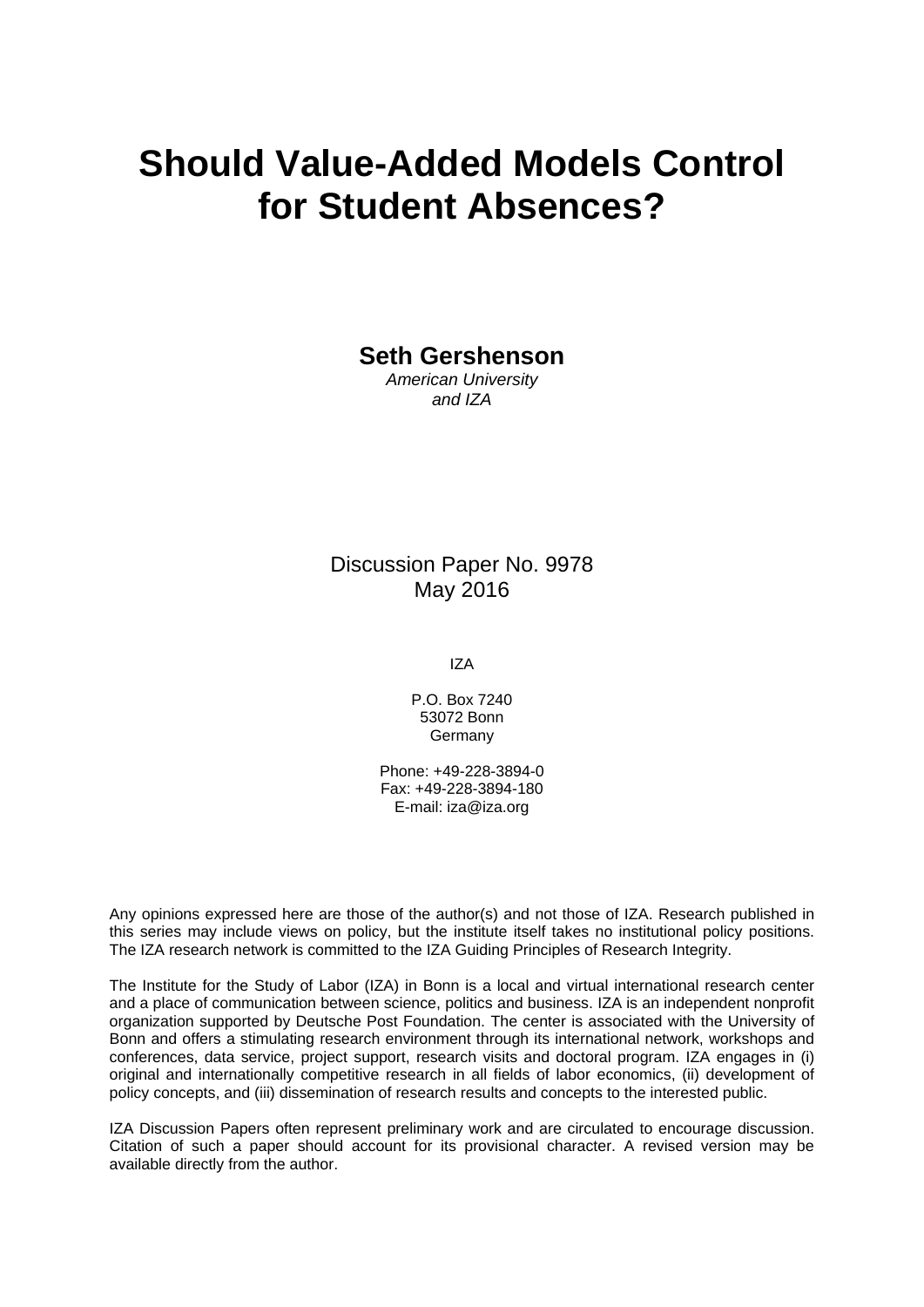IZA Discussion Paper No. 9978 May 2016

# **ABSTRACT**

# **Should Value-Added Models Control for Student Absences?\***

Whether or not value-added models should control for contemporaneous student absences is theoretically ambiguous, as such absences are only partly outside of teachers' control. Teachers often feel strongly that value-added models should account for student attendance, and many districts' value-added models condition on lagged student absences as a result. Using matched teacher-student administrative data from a state-wide longitudinal data system, this note investigates the practical importance of this modeling decision for valueadded measures of teacher effectiveness (VAMs). This is done by comparing VAM-based rankings of teacher effectiveness generated by value-added models that either control for current absences, control for lagged absences, or exclude student absences altogether. Regardless of how between-school differences are accounted for, VAM-based rankings of teacher effectiveness are insensitive to how, and whether, student absences enter the valueadded model's conditioning set. Spearman Rank Correlations are always larger than 0.99 for both math and reading VAMs, suggesting that whether or not value-added models control for annual student absences is a relatively unimportant modeling decision, at least in the context of self-contained primary school classroom teachers. These results are consistent with recent research suggesting that simply conditioning on lagged achievement yields approximately unbiased VAMs. Moreover, these findings suggest that controlling for student absences in teacher evaluation systems' value-added models is a relatively inexpensive way to increase teacher buy-in.

JEL Classification: I2

Keywords: teacher effectiveness, value added models, student absences, teacher evaluation

Corresponding author:

 $\overline{a}$ 

Seth Gershenson School of Public Affairs American University 4400 Massachusetts Avenue, NW Washington DC, 20016-8070 USA E-mail: gershens@american.edu

<sup>\*</sup> The author is grateful for financial support from the Spencer Foundation. Opinions reflect those of the author and do not necessarily reflect those of the granting agency. Cory Koedel provided helpful comments on an earlier draft. Andrew Brannegan and Michael Hayes provided helpful research assistance. Any remaining errors are my own.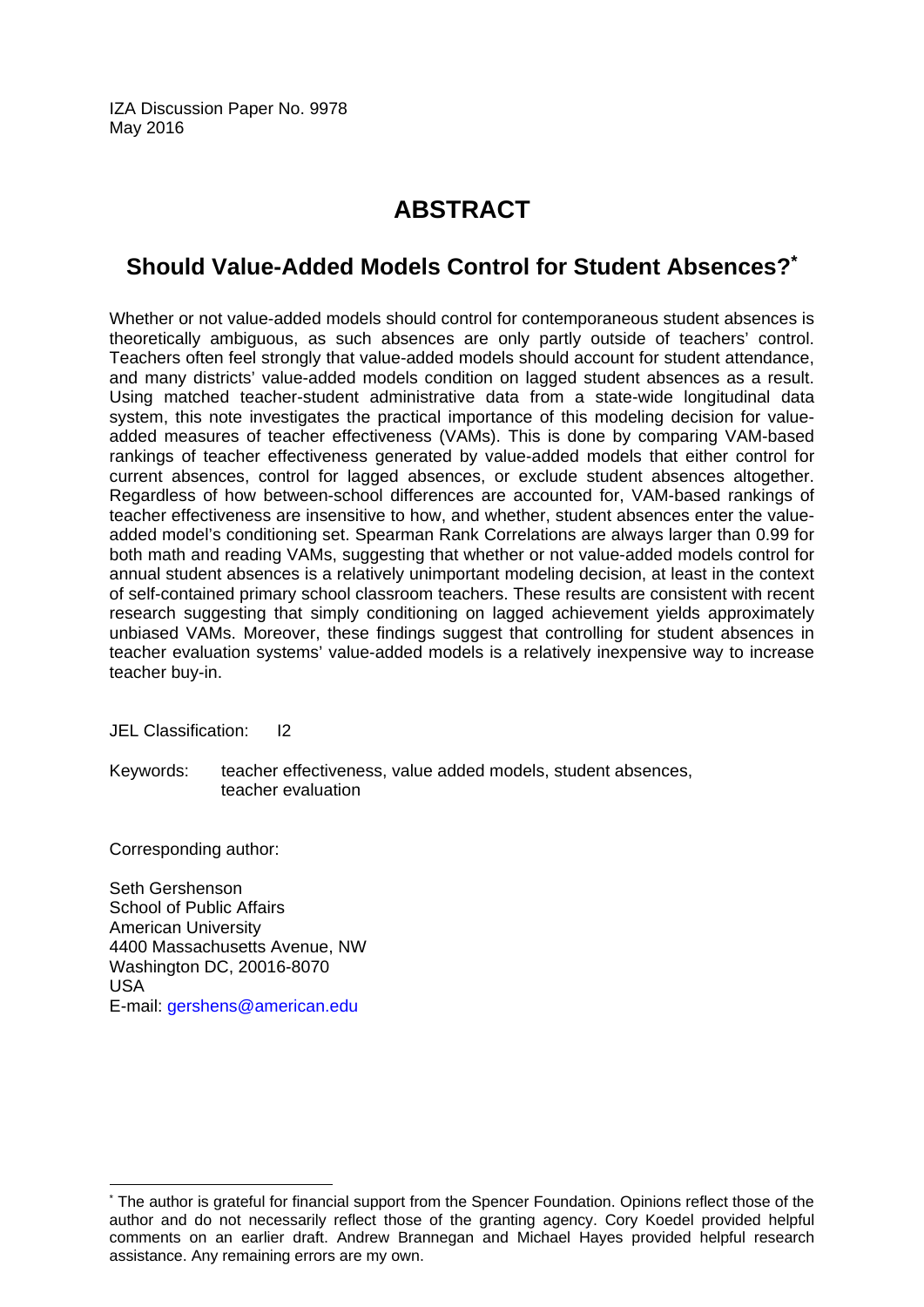#### **1. Introduction**

 Teachers are one of the most important school-provided educational inputs (Hanushek & Rivkin 2010; Harris 2011). Providing effective teachers to all students, particularly to students from traditionally disadvantaged backgrounds, may help to close achievement gaps and improve the quality of public education more generally (Harris 2011). However, identifying effective teachers is difficult in practice (Harris 2011). Value-added measures (VAMs) of teacher effectiveness are gaining popularity, but not without some controversy (e.g., Chetty, Friedman, & Rockoff 2014; Harris 2011; Sass, Semykina, & Harris 2014). Intuitively, VAMs attempt to identify individual teachers' contributions to student achievement gains by conditioning on previous achievement (i.e., lagged test scores) in the hope that previous achievement acts as a sufficient statistic, or proxy, for the unobserved history of familial, educational, and individual inputs received to that point by students (Sass et al., 2014). Indeed, whether value-added models adequately control for unobserved historical inputs is one of the fundamental concerns regarding the validity of VAMs (Chetty et al. 2014; Sass et al. 2014).

 It is reassuring that recent research on VAMs generally finds that simply controlling for lagged achievement yields reasonably good estimates of teacher effects (e.g., Chetty et al. 2014; Guarino, Reckase, & Wooldridge 2015; Kane & Staiger 2008). This result is consistent with the finding that most sorting of students to classrooms is based on lagged achievement (Chetty et al. 2014; Dieterle et al. 2015). However, teacher and student sorting is only one potential source of bias. A less studied potential source of bias is unobserved contemporaneous student effort, which is likely to be at least partially outside teachers' control. Indeed, in a survey of Baltimore City Public School (BCPS) teachers, Balch and Koedel (2014) find that one of teachers' largest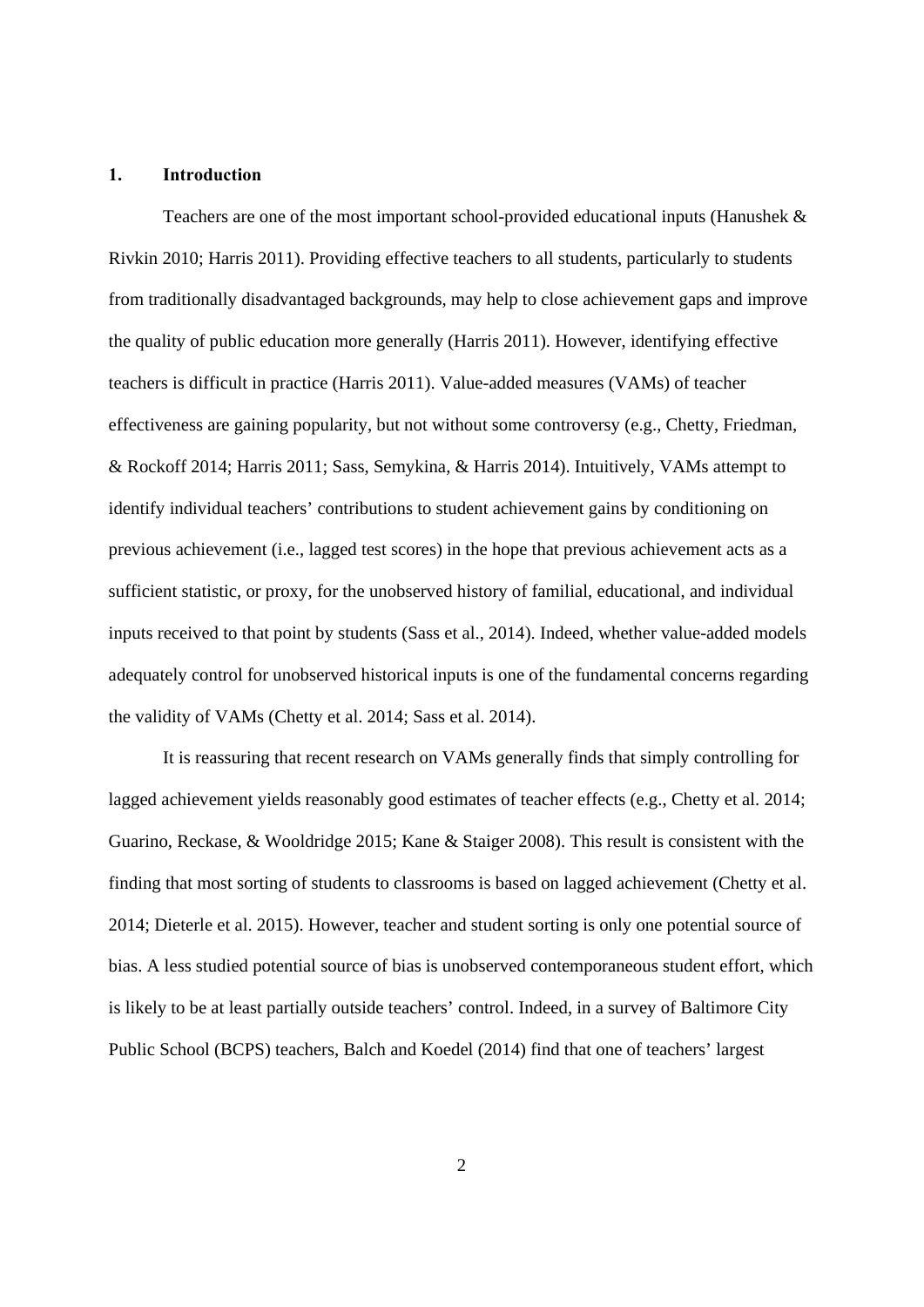concerns regarding VAMs is whether they will hold teachers accountable for the performance of students who are frequently absent.

Attendance is one measure of student motivation that is typically available in administrative datasets (Isenberg & Walsh 2014), so there is no problem of missing data. Rather, there is a conceptual question as to whether and how value-added models should control for student absences when interest is in unbiased estimates of teacher effectiveness (Harris 2011; Noell et al. 2008). On the one hand, at least some student absences are completely outside teachers' control (e.g., absences due to household shocks, illness, or inclement weather) and such absences should unambiguously be controlled for (Harris 2011), as absences are known to reduce academic achievement (e.g., Aucejo & Romano 2014; Goodman 2014).<sup>1</sup> On the other hand, recent research suggests that teachers affect student absences (Author 2016; Ladd & Sorensen 2014), and absences caused by teachers are endogeneous "bad controls" that should be omitted from the econometric model (Angrist & Pischke 2009, p. 64).

In practice, of course, the share of a given student's absences attributable to his or her teacher is unknown, leaving analysts with three imperfect options. First, as is done in the Washington DC (Isenberg & Walsh, 2014) and BCPS (Balch & Koedel, 2014) school districts, the value-added model could condition on lagged (previous year) student absences. This is attractive because it avoids the endogeneity concerns regarding contemporaneous absences, though is limited to the extent that past absences do not perfectly predict current absences. The concern is that changes over time in individual student's absence rates may be driven by

-

<sup>&</sup>lt;sup>1</sup> For example, recent studies of the harmful effects of student absences on academic achievement use flu outbreaks and inclement weather to instrument for student absences and have powerful first stages (Aucejo & Romano 2014; Goodman 2014).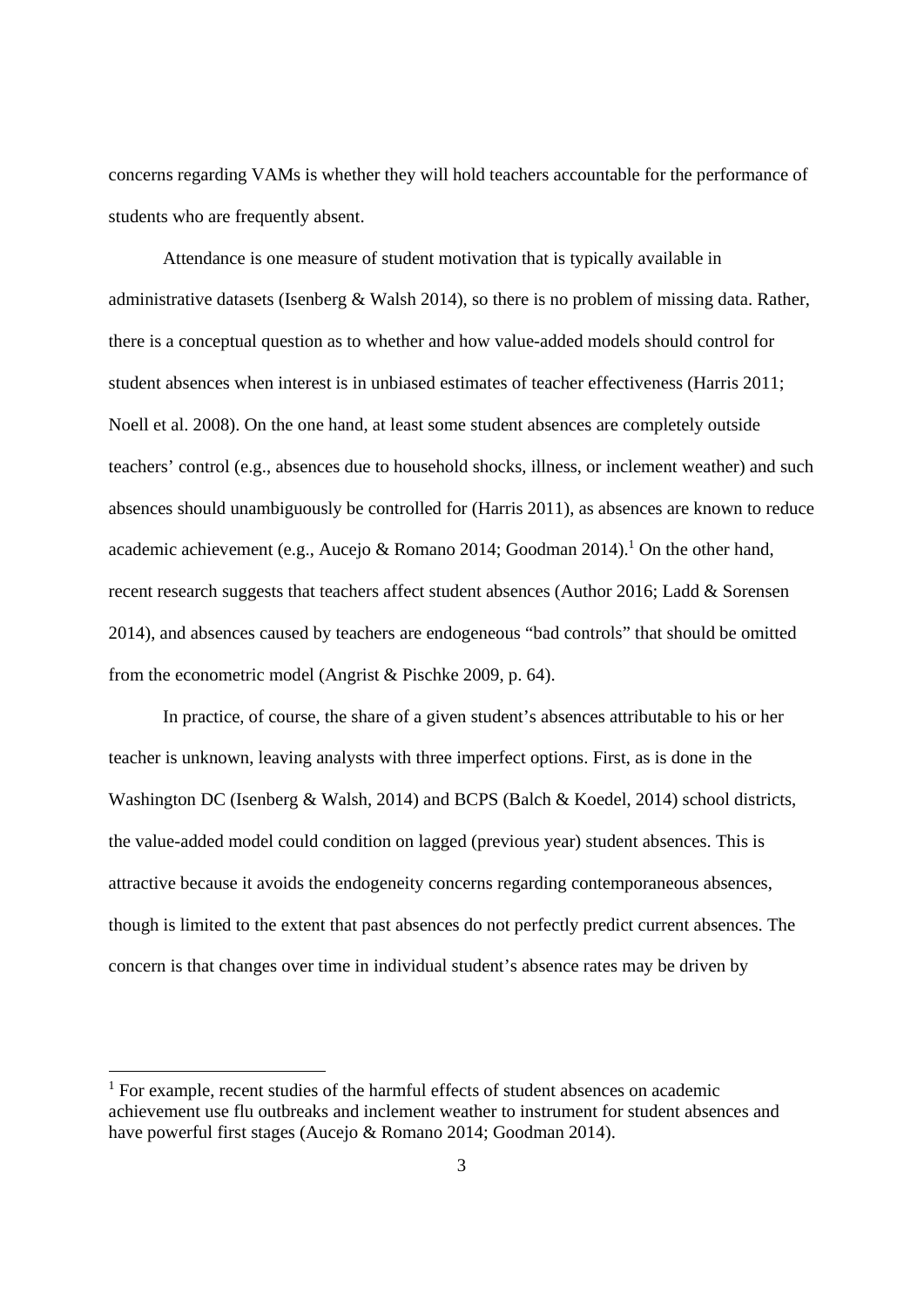unobserved changes in health or home environments that also affect achievement.<sup>2</sup> For example, Author (2016) shows that about 32% of variation in student absences is within-student variation, and that the within-student SD in annual absences is 1.75 absences. This suggests that lagged absences are a good, but imperfect, proxy for current absences. Teachers in BCPS recognized this, and still asked for current-year absences to be included in the value-added model. Doing so is the second option available to practitioners. However, as noted above, contemporaneous student absences are endogenous and including them in the model will penalize teachers to promote student attendance. Finally, student absences could be completely excluded from the econometric model, at the risk of creating omitted variables bias.

Intuitively, each of the three options described above is imperfect in some way. Given that teacher buy-in is critical to the success of teacher evaluation systems and many teachers feel strongly about controlling for student absences (Balch & Koedel 2014), adapting value-added models to include admittedly endogeneous contemporaneous absences might be a trade-off worth making if doing so does not substantively affect VAM-based rankings of teacher effectiveness. This note investigates the practical implications of conditioning on either current or lagged student absences by comparing VAM-based rankings of teacher effectiveness generated by three value-added model specifications: those that do not condition on student absences, those that control for lagged absences, and those that control for current absences.

I compare rankings rather than point estimates for two reasons: rankings are arguably more policy relevant and VAMs can yield valid rankings of teacher effectiveness even when the point estimates themselves are biased (Guarino, Reckase, Stacy, & Wooldridge 2015). Comparisons are made for a variety of model specifications using statewide administrative data.

-

 $2$  This is why recent analyses of absences' effects on achievement rely on instrumental variable strategies (e.g., Aucejo & Romano 2014; Goodman 2014).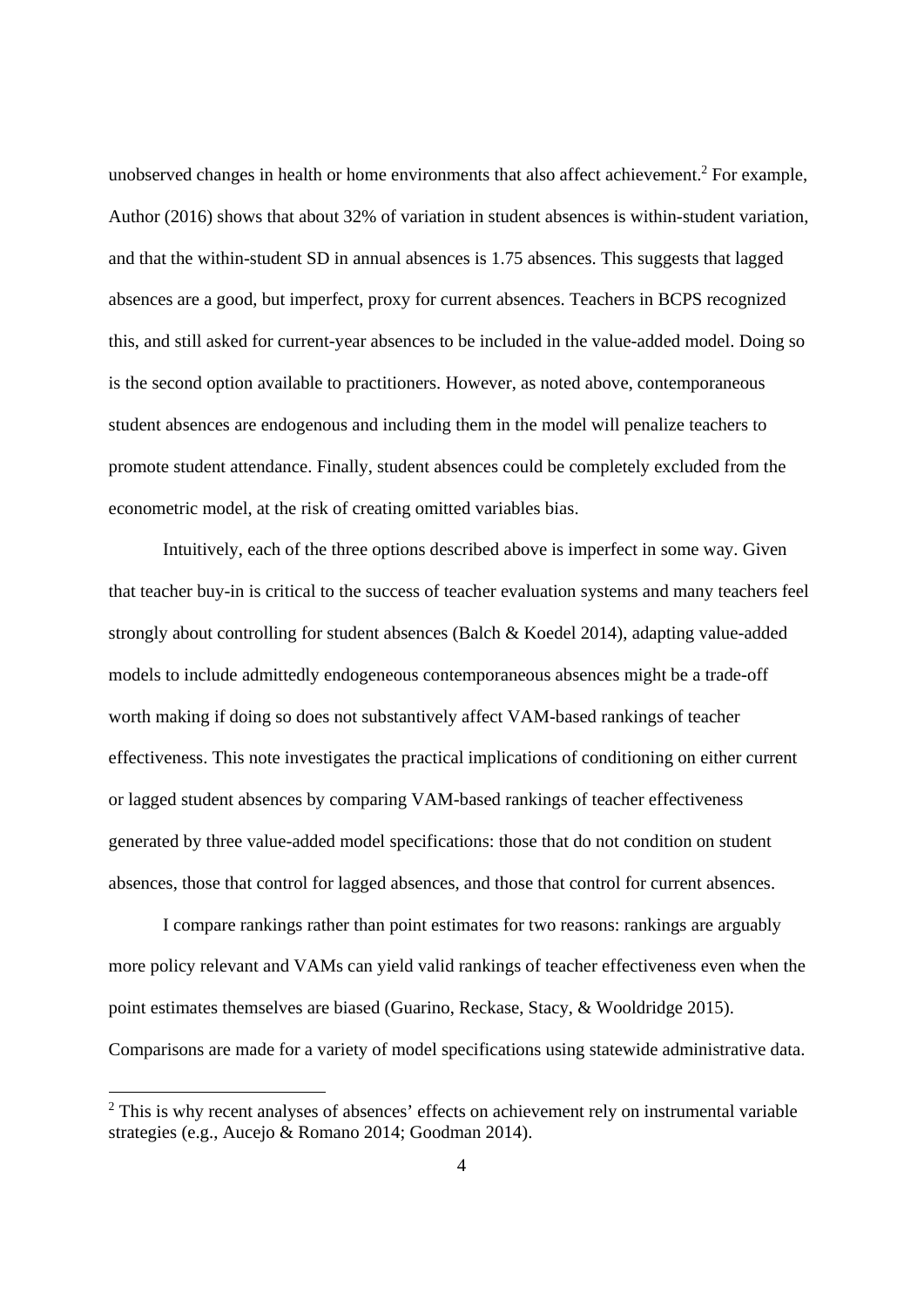In all cases, VAM-based rankings of teacher effectiveness are quite robust to conditioning on student absences, suggesting that this is a relatively unimportant modeling decision when, as is often the case in teacher evaluation systems, rankings of teacher effectiveness are of interest.

#### **2. Methods and Data**

-

 The data used to generate the VAMs analyzed in this note are thoroughly described in Author (2016). The longitudinal administrative dataset encompasses the population of third through fifth graders in North Carolina's public school system between the 2005-06 and 2009-10 academic years. Importantly, these student-level data contain end-of-grade math and reading scores, annual absences, and student-teacher links. The analytic sample consists of fourth and fifth graders between 2007 and 2010 because the third-grade and 2006 data are used as lags in the value-added models. The data are maintained and provided by the North Carolina Education Research Data Center (NCERDC).3

The following discussion of VAM estimation draws heavily from Author (2016), to which the interested reader is referred for further details. Teacher effects, or VAMs, are the estimated teacher fixed effects (FE) in the following value added model

$$
y_{ijgst} = \alpha y_{i,t-1} + \beta x_{it} + \gamma c_{-i,jgst} + \theta_j + \pi_g + \omega_{st} + u_{ijgst},
$$
(1)

where *i*, *j*, *g*, *s*, and *t* index students, teachers, grades, schools, and years, respectively; *y* is standardized student test scores; **x** is a vector of observed student demographic and socioeconomic characteristics that sometimes includes either current or lagged annual absences; **c** is a vector of classroom characteristics;  $\theta$ ,  $\pi$ , and  $\omega$ , are teacher, grade, and school-by-year FE, respectively; and *u* is an idiosyncratic error term. Because within- or between-school

<sup>&</sup>lt;sup>3</sup> See http://www.childandfamilypolicy.duke.edu/project\_detail.php?id=35.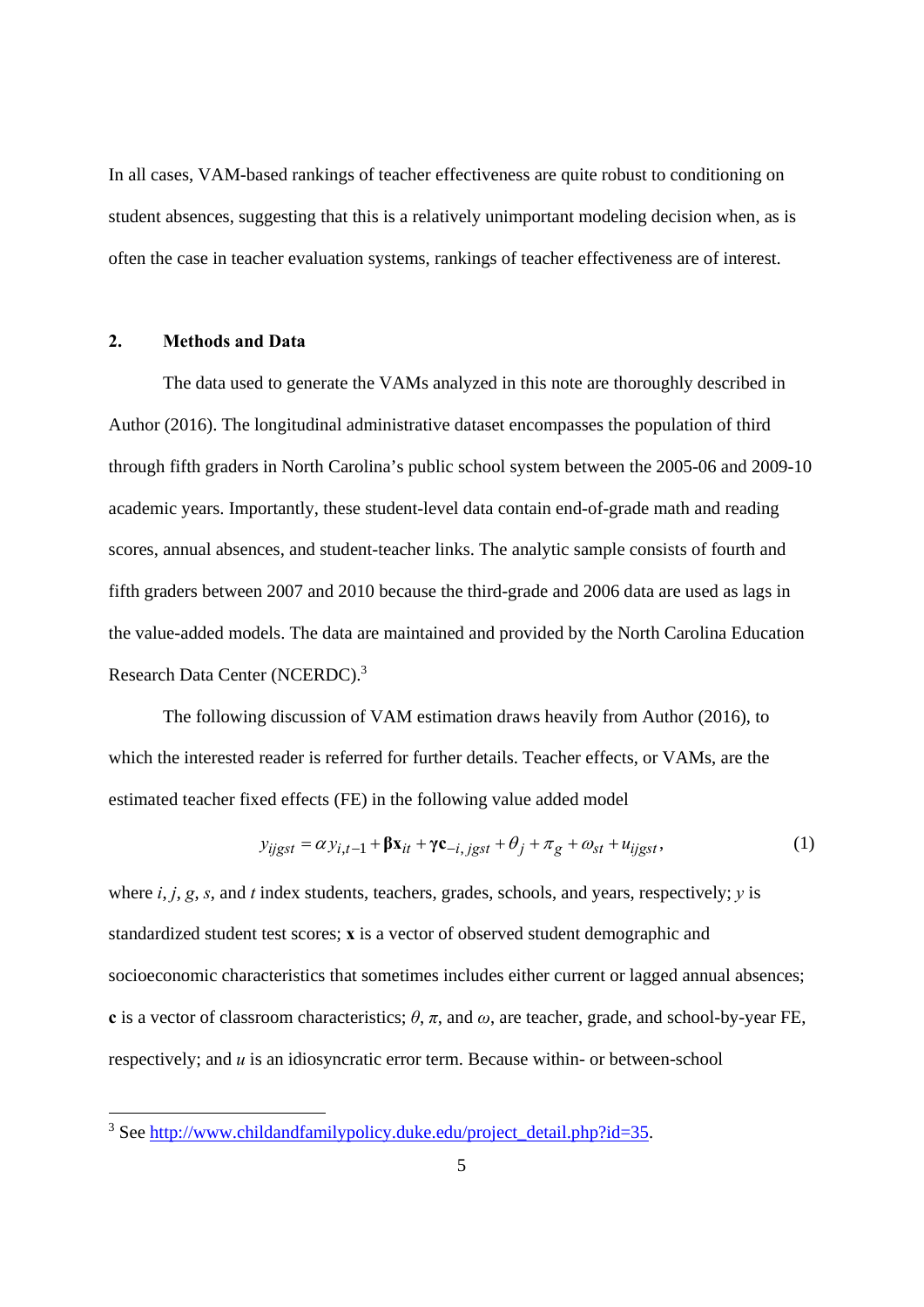comparisons of teachers are sometimes of policy interest, versions of equation (1) are also estimated that either remove *ω* from the model or replace it with a school FE (e.g., Goldhaber & Theobald 2012). However, equation (1) is the preferred specification because the school-by-year FE control for variation across both schools and time in the length of academic calendars, weather and health shocks, and policies that either directly influence student attendance or the way that student absences are administratively reported (Author 2016).

For both math and reading achievement, equation (1) will be estimated by OLS three times, for three possible specifications of the vector **x**: excluding absences, including lagged absences, and including current absences. The resulting VAM-based rankings are then compared in three ways. First, comparisons are made via simple Spearman rank correlations. Second, I compute the percentage of teachers who are above average in both rankings, and similarly for various quantiles of interest sometimes used by teacher evaluation regimes. Finally, because correlations and simple descriptives might mask large swings in rankings (Goldhaber & Theobald 2012), I report transition matrixes that provide more nuanced views of the sensitivity of teacher rankings to controlling for student absences.

#### **3. Results**

 Table 1 summarizes the sensitivity of VAM-based rankings of teacher effectiveness to conditioning on annual student absences. Rankings of the baseline VAMs generated by equation (1) are quite stable for both math and reading, regardless of whether the value-added model controls for current or lagged absences, and school-by-year FE, school FE, or no school FE. The Spearman Rank Correlations are all close to one and teachers in the top (bottom) quartile or decile in the with-absence ranking are almost always in the top (bottom) quartile or decile in the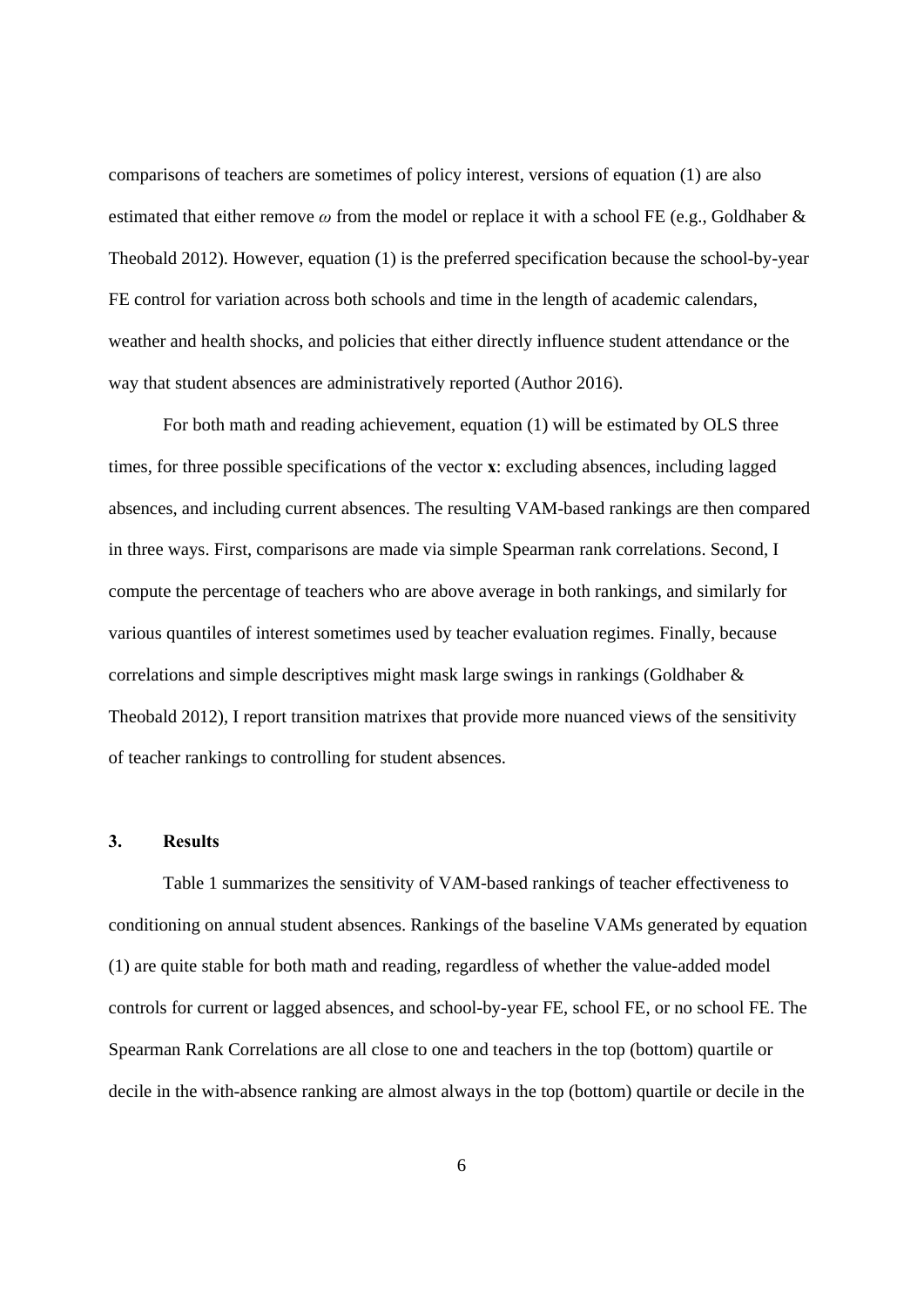no-absence ranking. For example, 96 to 97% of teachers who are in the top decile of the math ranking generated by value-added models that do not control for student absences are similarly in the top decile of the math ranking generated by value-added models that do control for contemporaneous student absences in each of the different school-FE specifications. This high stability rate is the same for the bottom decile of the math distribution, and is even higher for models that instead condition on lagged student absences. A similar pattern is observed in the reading results, which overall are a bit more stable than the math results.

Together, the results presented in table 1 suggest that across a variety of specifications, VAM-based rankings are robust to whether or not value-added models control for student absences. However, as noted in section 2, the descriptive statistics presented in table 1 potentially mask practically important changes in rankings (Goldhaber & Theobald 2012). For this reason quintile transition matrixes are reported in table 2, where each matrix compares movement between rankings that do and do not adjust for annual student absences. The left column reports transition matrixes for math rankings and the right column does so for reading.

The first pair of matrixes compares current-absence to no-absence VAMs. Consistent with the summary statistics reported in table 1, the reading rankings are slightly more stable, though neither subject contains large swings. Each element on the diagonal is larger than 90% and nearly all inter-quintile movement is to an adjacent quintile. The upper-left and bottom-right elements of these matrixes are even higher, between 96 and 98%, indicating that the classification of neither the least nor most effective teachers changes for the vast majority of such teachers as a result of controlling for current student absences.

The remaining pairs of transition matrixes shown in table 2 provide similar results that are again consistent with those discussed in table 1. The lagged-absence VAMs appear to be ever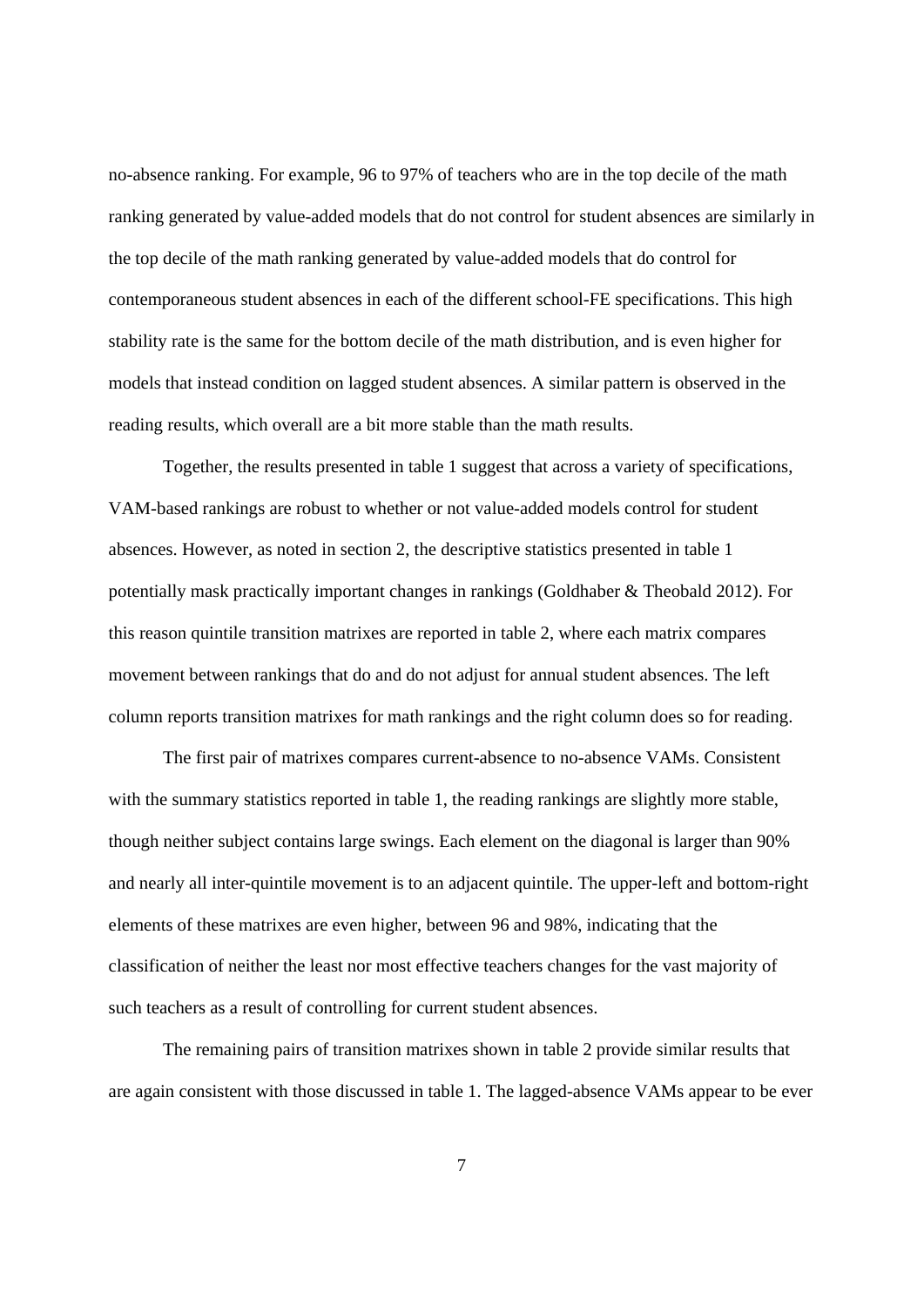so slightly more stable than current-absence VAMs, there are no large swings in rankings, and 98 to 99% of teachers who fall in the bottom (top) quintile of one VAM-based ranking remain in the same quintile regardless of how, or whether, the model conditions on student absences.

#### **4. Conclusion**

 This note fills a gap in the value-added literature by empirically examining the practical importance of controlling for student absences in value-added models when interest is creating rankings of teacher effectiveness. Administrative data from the large, diverse state of North Carolina conclusively shows that in several specifications, and for both math and reading achievement, controlling for student absences does not appreciably change VAM-based rankings of teacher effectiveness. Generally, these results suggest that this is a relatively unimportant modeling decision, at least in the primary school context in North Carolina. Administrators, practitioners, and policymakers might leverage this finding by working and communicating with teachers to ensure that teachers' concerns regarding the ways in which they are held accountable for the achievement of frequently absence students. Future work might conduct similar analyses in other states and districts, and in the secondary school context, where the causes and consequences of student absences might be different from those in primary school settings. Similarly, future work might examine the sensitivity of VAMs to controlling for other measures and types of student effort, engagement, and motivation, or non-cognitive skills more broadly, that are influenced by teachers (e.g., Jackson 2013).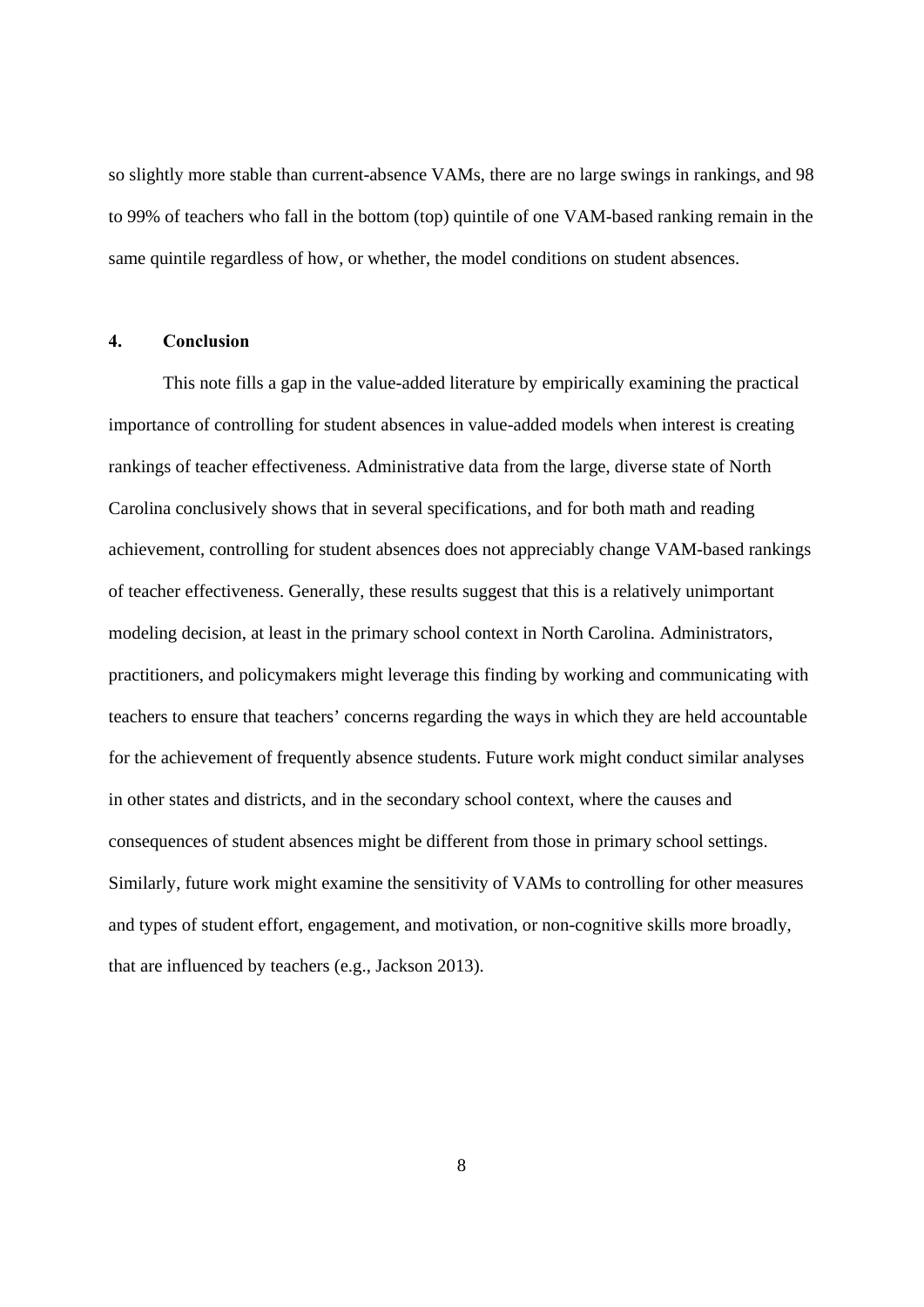#### **References**

Angrist, J., & Pischke, S. (2009). *Mostly harmless econometrics: An empiricists' companion*. Princeton, NJ: Princeton Univ. Press.

Aucejo, E. M., & Romano, T. F. (2014). Assessing the effect of school days and absences on test score performance. CEP Discussion Paper No. 1302.

Balch, R., & Koedel, C. (2014). Anticipating and incorporating stakeholder feedback when developing value-added models. *Education Policy Analysis Archives*, *22*(97).

Chetty, R., Friedman, J. N., & Rockoff, J. E. (2014). Measuring the impacts of teachers I: Evaluating bias in teacher value-added estimates. *American Economic Review*, 104(9), 2593- 2632.

Dieterle, S. G., Guarino, C. M., Reckase, M. D., & Wooldridge, J. M. (2015). How do principals assign students to teachers? Finding evidence in administrative data and the implications for value-added. *Journal of Policy Analysis & Management*, 34(1), 32-58.

Goldhaber, D., and R. Theobald. (2012). *Do different value-added models tell us the same things*? Available http://www.carnegieknowledgenetwork.org/briefs/value-added/differentgrowth-models/*.* Accessed 11 November 2014*.*

Goodman, J. (2014). Flaking out: Student absences and snow days as disruptions of instructional time (No. w20221). National Bureau of Economic Research.

Guarino, C.M., Reckase, M.D., & Wooldridge, J.M. (2015). Can value-added measures of teacher performance be trusted? *Education Finance and Policy*, 10(1), 117-156.

Guarino, C. M., Reckase, F., Stacy, B. W., & Wooldridge, J. M. (2015). Evaluating specification tests in the context of value-added estimation*. Journal of Research on Educational Effectiveness*, 8(1), 35-59.

Hanushek, E. A., & Rivkin, S.G. (2010). Generalizations about using value-added measures of teacher quality. *American Economic Review* 100(2), 267-271.

Harris, D. N. (2011). *Value-added measures in education*. Cambridge, MA: Harvard Education Press.

Isenberg, E., & Walsh, E. (2014). Measuring teacher value added in DC, 2012–2013 school year. Washington, DC: Mathematica Policy Research.

Jackson, C. K., (2013). Non-cognitive ability, test scores, and teacher quality: Evidence from 9th grade teachers in North Carolina. NBER Working Paper No. w18624.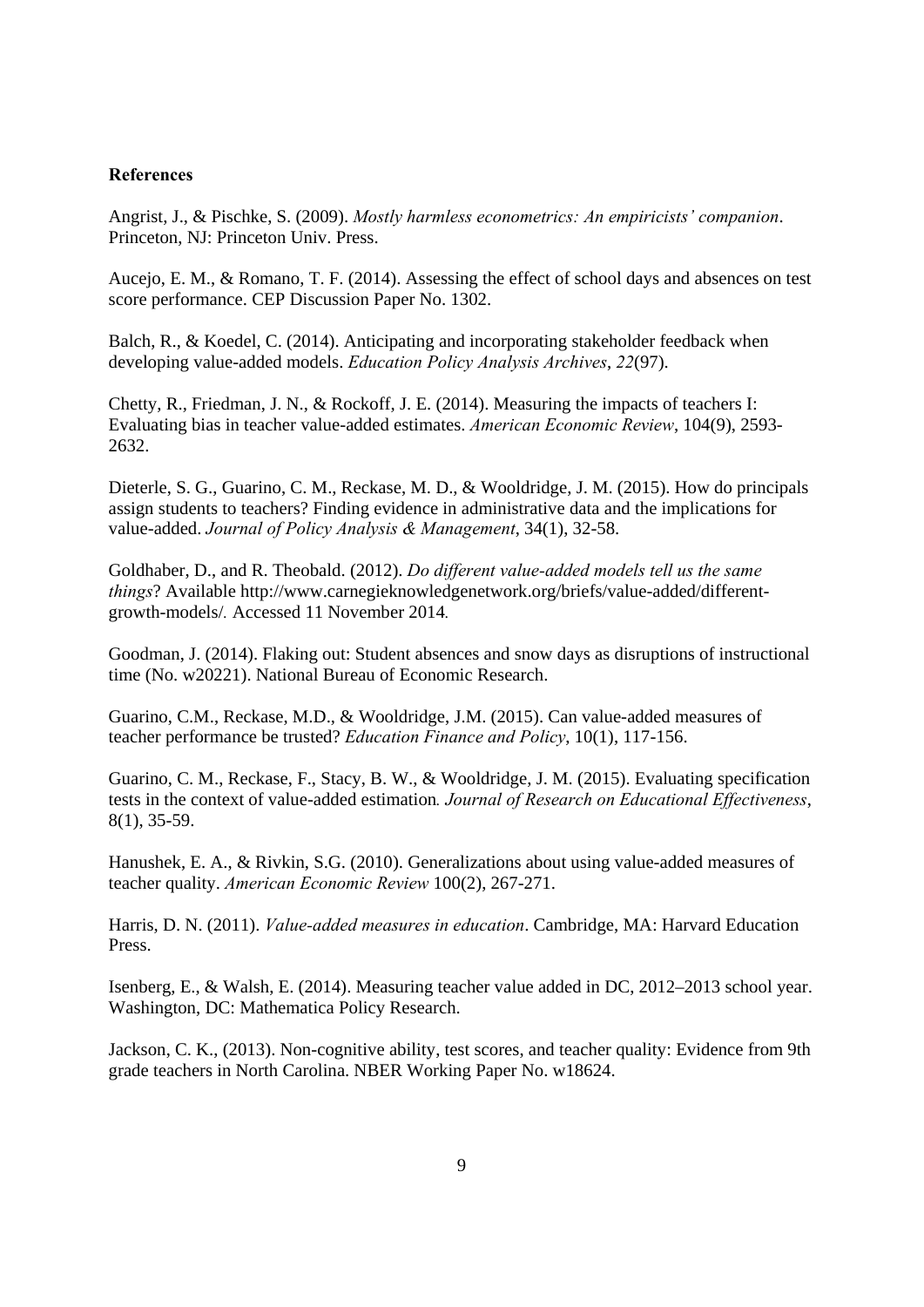Kane, T. J., and D.O. Staiger. (2008). Estimating teacher impacts on student achievement: An experimental evaluation*.* NBER Working Paper No. w14607.

Ladd, H. F., and Sorensen, L. C. (2014). Returns to teacher experience: Student achievement and motivation in middle school. Calder Working Paper No. 112.

Noell, G. H., Porter, B. A., Patt, R. M., & Dahir, A. (2008). *Value added assessment of teacher preparation in Louisiana: 2004-2005 to 2006-2007*. Unpublished manuscript, Louisiana State University.

Sass, T. R., Semykina, A., & Harris, D. N. (2014). Value-added models and the measurement of teacher productivity. *Economics of Education Review*, *38*, 9-23.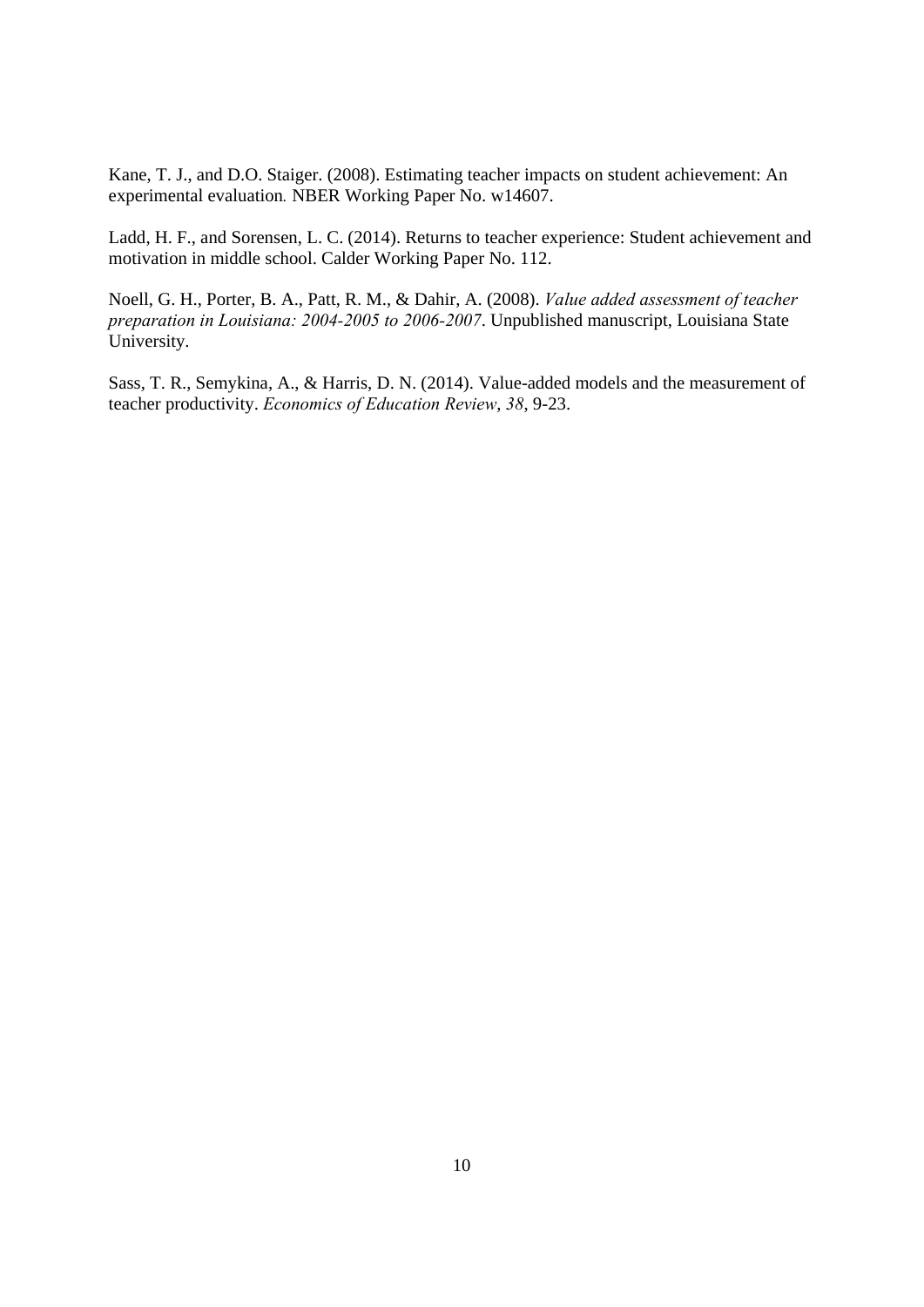|                       | Spearman<br>Correlation<br>Coefficient | <b>Both</b><br>above<br>90th<br>percentile | <b>Both</b><br>above<br>75 <sub>th</sub><br>percentile | <b>Both</b><br>above<br>mean | <b>Both</b><br>above<br>median | <b>Both</b><br>below<br>25th<br>percentile | <b>Both</b><br>below<br>10th<br>percentile |  |
|-----------------------|----------------------------------------|--------------------------------------------|--------------------------------------------------------|------------------------------|--------------------------------|--------------------------------------------|--------------------------------------------|--|
|                       |                                        |                                            | Math                                                   |                              |                                |                                            |                                            |  |
| Current versus None   |                                        |                                            |                                                        |                              |                                |                                            |                                            |  |
| <b>Baseline</b>       | $0.99***$                              | 9.6%                                       | 24.2%                                                  | 49.2%                        | 48.9%                          | 24.1%                                      | 9.6%                                       |  |
| School FE             | $0.99***$                              | 9.6%                                       | 24.1%                                                  | 49.6%                        | 49.0%                          | 24.2%                                      | 9.6%                                       |  |
| No FE                 | $0.99***$                              | 9.7%                                       | 24.3%                                                  | 51.1%                        | 49.2%                          | 24.4%                                      | 9.7%                                       |  |
| Lagged versus Current |                                        |                                            |                                                        |                              |                                |                                            |                                            |  |
| <b>Baseline</b>       | $0.99***$                              | 9.8%                                       | 24.5%                                                  | 49.6%                        | 49.3%                          | 24.4%                                      | 9.7%                                       |  |
| School FE             | $0.99***$                              | 9.7%                                       | 24.3%                                                  | 49.8%                        | 49.2%                          | 24.4%                                      | 9.7%                                       |  |
| No FE                 | $0.99***$                              | 9.8%                                       | 24.5%                                                  | 51.3%                        | 49.5%                          | 24.6%                                      | 9.8%                                       |  |
| Lagged versus None    |                                        |                                            |                                                        |                              |                                |                                            |                                            |  |
| <b>Baseline</b>       | $0.99***$                              | 9.7%                                       | 24.4%                                                  | 49.7%                        | 49.2%                          | 24.4%                                      | 9.7%                                       |  |
| School FE             | $0.99***$                              | 9.8%                                       | 24.5%                                                  | 50.1%                        | 49.4%                          | 24.6%                                      | 9.8%                                       |  |
| No FE                 | $0.99***$                              | 9.8%                                       | 24.6%                                                  | 51.5%                        | 49.6%                          | 24.7%                                      | 9.9%                                       |  |
|                       |                                        |                                            | Reading                                                |                              |                                |                                            |                                            |  |
| Current versus None   |                                        |                                            |                                                        |                              |                                |                                            |                                            |  |
| <b>Baseline</b>       | $0.99***$                              | 9.8%                                       | 24.5%                                                  | 47.8%                        | 49.4%                          | 24.5%                                      | 9.8%                                       |  |
| School FE             | $0.99***$                              | 9.7%                                       | 24.6%                                                  | 49.6%                        | 49.5%                          | 24.5%                                      | 9.8%                                       |  |
| No FE                 | $0.99***$                              | 9.8%                                       | 24.5%                                                  | 51.9%                        | 49.5%                          | 24.6%                                      | 9.8%                                       |  |
| Lagged versus Current |                                        |                                            |                                                        |                              |                                |                                            |                                            |  |
| <b>Baseline</b>       | $0.99***$                              | 9.9%                                       | 24.7%                                                  | 48.0%                        | 49.6%                          | 24.7%                                      | 9.9%                                       |  |
| School FE             | $0.99***$                              | 9.8%                                       | 24.7%                                                  | 49.7%                        | 49.6%                          | 24.6%                                      | 9.9%                                       |  |
| No FE                 | $0.99***$                              | 9.8%                                       | 24.7%                                                  | 52.1%                        | 49.7%                          | 24.7%                                      | 9.8%                                       |  |
| Lagged versus None    |                                        |                                            |                                                        |                              |                                |                                            |                                            |  |
| <b>Baseline</b>       | $0.99***$                              | 9.9%                                       | 24.7%                                                  | 48.1%                        | 49.6%                          | 24.7%                                      | 9.9%                                       |  |
| School FE             | $0.99***$                              | 9.9%                                       | 24.8%                                                  | 49.9%                        | 49.7%                          | 24.8%                                      | 9.9%                                       |  |
| No FE                 | $0.99***$                              | 9.9%                                       | 24.8%                                                  | 52.3%                        | 49.7%                          | 24.8%                                      | 9.9%                                       |  |

**Table 1: Sensitivity of VAM Rankings to Controlling for Student Absences** 

Notes: The analytic sample contains 13,391 unique teachers. Comparisons are made between versions of equation (1) that either exclude student absences, control for lagged student absences, or control for current student absences. The baseline model conditions on school-by-year fixed effects (FE). \*\*\*  $p<0.01$ , \*\*  $p<0.05$ , \*  $p<0.1$ .